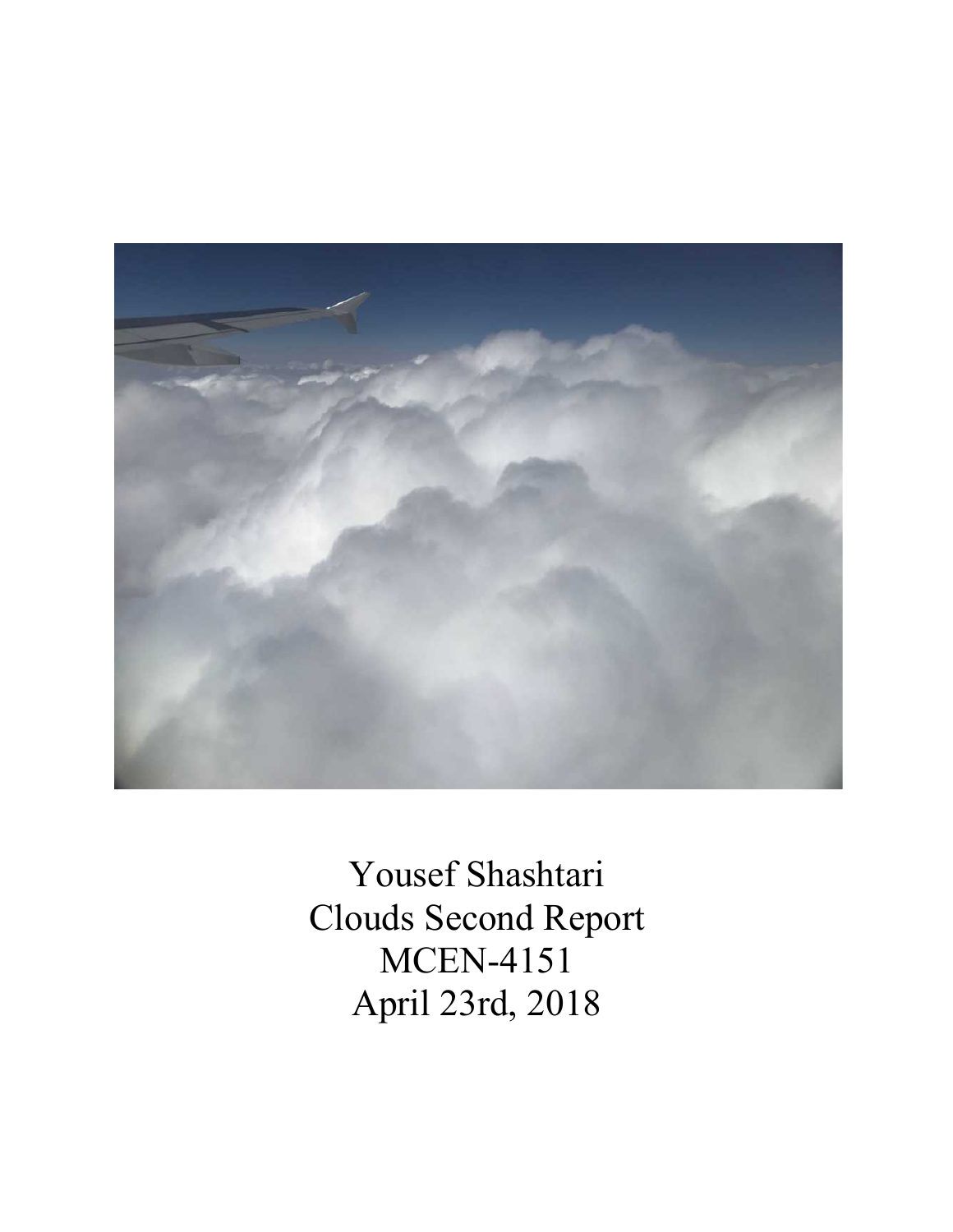This image was taken for the clouds second assignment (figure 1). The intent of the image was to understand the clouds shapes from a plane's perspective. I was traveling from Colorado to Los Angeles and I saw these clouds when I took a look through the airplane's window. The clouds were grouped together and seemed like a pillow or a tuft of cotton.



**Figure 1: Edited image of the clouds**

The image was taken above Denver International Airport when the plane was around 6000ft above sea level. My trip was on March 26<sup>th</sup>, 2018 and the image was taken at 2:25pm. As I mentioned in the previous paragraph, I was traveling from Denver to Los Angeles. However, the plane was facing North West during that time of the trip.

Since the clouds were puffy and had a cotton-shape, I assumed that they were cumulus clouds. However, the fact that the plane was 6000ft above sea level was a good evidence to prove that these clouds were cumulus clouds. The sky above these clouds was clear. Since these clouds were cumulus, the weather was unstable during that day. It also did not rain nor snow during that day or the day after it. The following is the closest Skew-T diagram that I took from the University of Wyoming website during that day.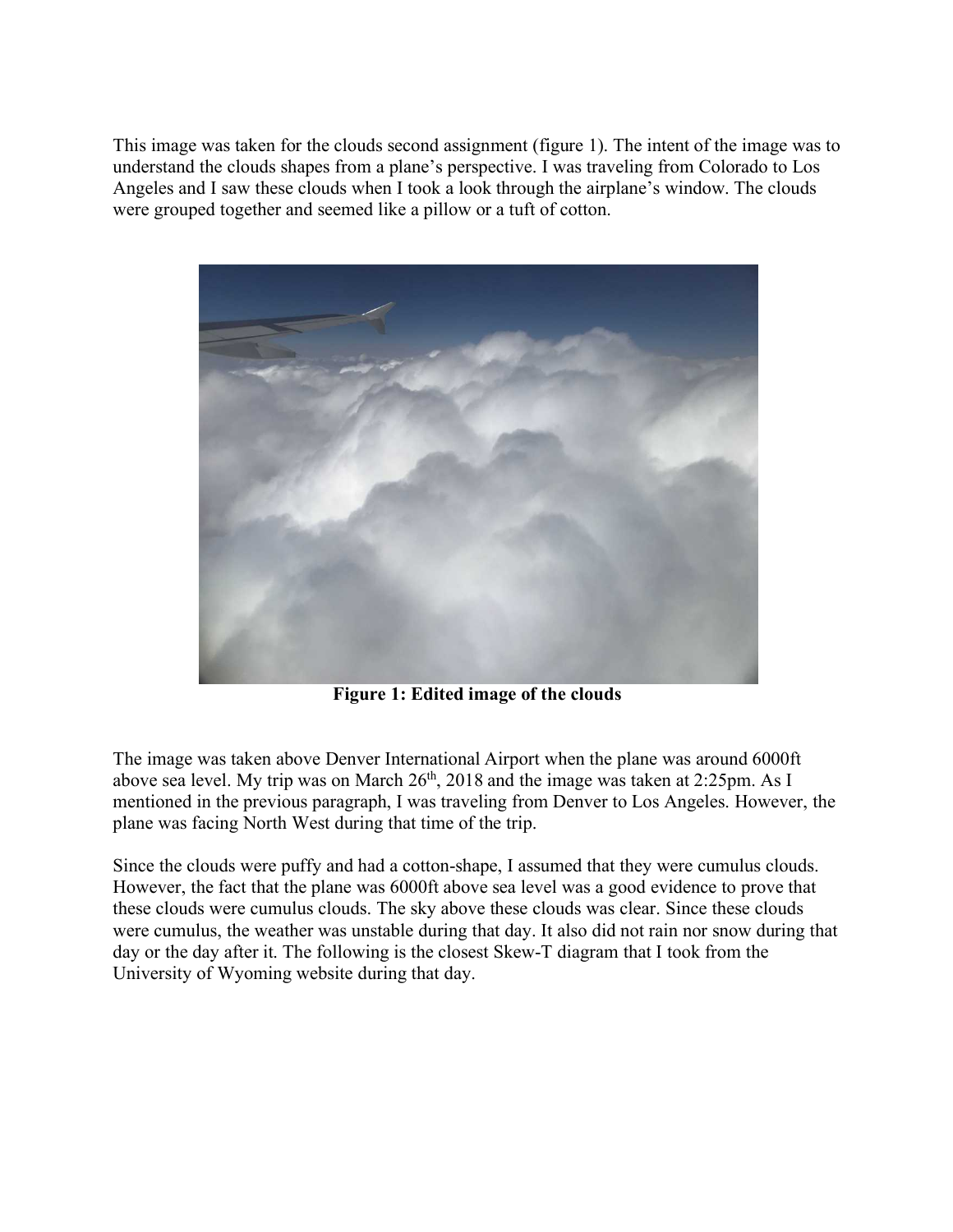

I used my iPhone 7 camera to take this image. The camera is a 12 MP camera with f/1.8 aperture. The field of view was several miles while the clouds were not too far from the camera as the plane was hovering right above the clouds. Regarding post-processing, I had to decrease the brightness slightly to make the clouds look better. I also had to increase the contrast of the image in order to give the clouds a sharper look. The following image is the actual image without editing, it looks almost the same as the original image.



**Figure 3: Original image before editing**